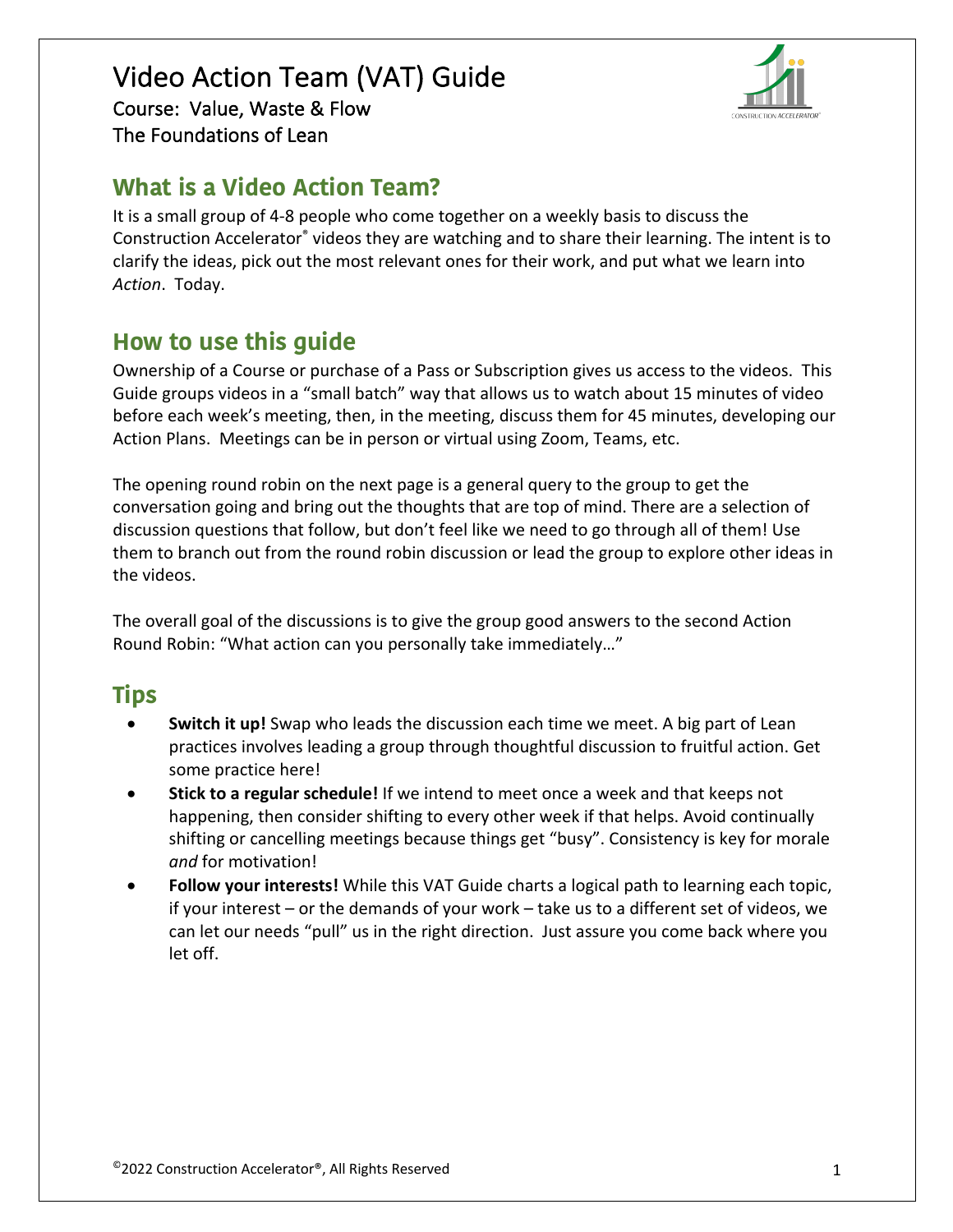# Video Action Team (VAT) Guide Course: Value, Waste & Flow

The Foundations of Lean

## **Session 1: Value and Waste**

Topic 101

#### **PREPARATION**

**WATCH: 2 Highlighted Videos: "Value" (in green) and "Waste" (in yellow) –** Note: only 7 ½ minutes of video to allow time to read three short pieces, below.

**DOWNLOAD and READ: "The Construction Industry Must Change"**

**READ 2 short Blog Posts: "Lean is All about Providing Value"**  https://leandesignconstructionblog.com/lean-is-all-aboutproviding-value/ and **"Get a 10:1 ROI on Waste Reduction"**  https://leandesignconstructionblog.com/get-a-101-roi-on-waste-reduction/

#### **DO: The first three Action Items: "Who are your Customers?", "Ask Yourself" and "Look Around"** (These may be done before or after this discussion.)

#### **OPENING ROUND ROBIN**

- What was the most important or interesting point in these videos from your perspective?
- Was there something you didn't understand or didn't agree with?

## **DISCUSSION QUESTIONS (Choose from these)**

- Was there anything surprising about the question, "Who are your Customers?"
- How does it change behavior when you and the people you work with think of each other as "Customers"?
- Who defines "Value"? How can you know what their definition of "Value" really is?
- Why, in the video, does Andy say, "If it's not Value, it's Waste"?
- How can it be possible that 57% of construction labor is waste?
- What are some examples of design waste? How do they cause construction waste?
- What are examples of "necessary waste"?
- How can you reduce "necessary waste"? What's the role of processes in this?

## **ACTION ROUND ROBIN**

• What is the one example of Waste in your work that you will reduce or eliminate tomorrow?

#### **PLUS/DELTA (2 Minutes)**

• What did you like about today's session and what would you change for the next time?

## **TAKEAWAY ROUND ROBIN**

*In two words what is your big Takeaway today?*



| <b>Select Course:</b>                           |  |
|-------------------------------------------------|--|
| Value. Waste and Flow - The Foundations of Lean |  |
| <b>Select Topic:</b>                            |  |
| Value Weste and Flow                            |  |

|   | <b>VALUE, WASTE AND FLOW</b>              |       |
|---|-------------------------------------------|-------|
|   | Value                                     | 03.26 |
| Ω | Waste                                     | 04:56 |
|   | Flow                                      | 04:06 |
| റ | Stories from the Field: Flow to go Fast   | 03:34 |
| o | Lean in Real Life: Owikinstall Doorframes | 03:41 |
|   |                                           |       |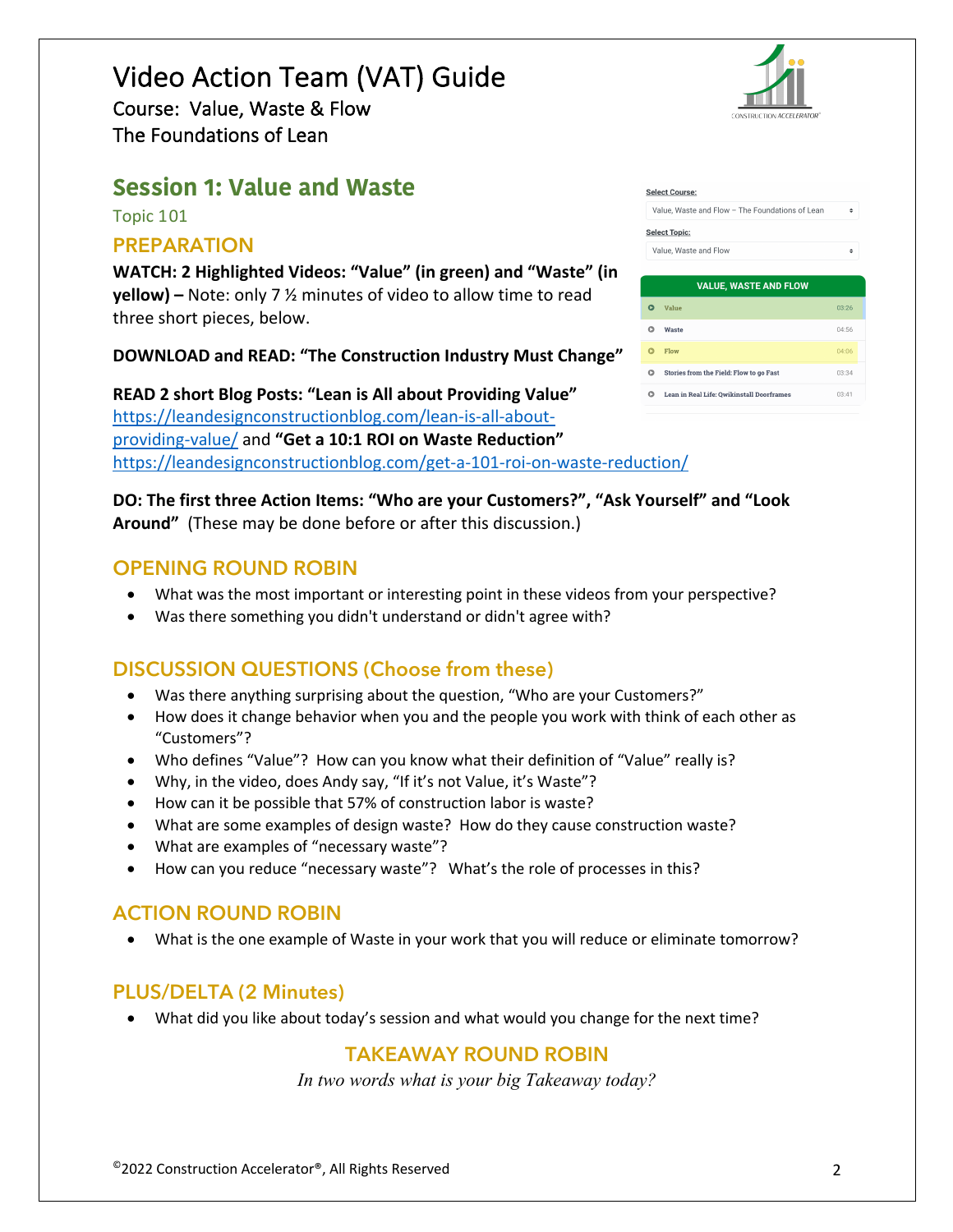# Video Action Team (VAT) Guide

Course: Value, Waste & Flow The Foundations of Lean

## **Session 2: Flow**

Topic 101

#### **PREPARATION**

**WATCH: 3 Highlighted Videos: "Flow", "Stories from the Field: Flow to go Fast" and "Lean in Real Life: QuikInstall Doorframes" (in yellow)**

**DO: The last 2 Action Items below the video: "Think about Flow" and "Discuss What Blocks Flow"**

#### **OPENING ROUND ROBIN**

- What was the most important or interesting point in these videos from your perspective?
- Was there something you didn't understand or didn't agree with?

#### **DISCUSSION QUESTIONS (Choose from these)**

- What is YOUR definition of "Flow" as it relates to the processes of construction? (Round Robin discussion)
- What are examples of good flow from your current or past projects?
- What BLOCKS flow (examples from real life)?
- What are the benefits of good flow: for the owner, for the whole project, for individuals?
- What was one big takeaway about Flow from the interview with the PM and Superintendent using Last Planner (the video "Stories from the Field: Flow to go Fast"?
- What was your overall observation about how products like Quikinstall Doorframes can increase flow on a project?
- How could similar Lean products and the use of modularization and off-site construction increase flow on a project? When do we need to start planning for using these?

#### **ACTION ROUND ROBIN**

- What is one thing you will do tomorrow to unblock/increase Flow in your **own** work?
- What is one thing you will discuss with your teammates tomorrow to identify and unblock/increase Flow in **your team's** work?

#### **PLUS/DELTA**

• What did you like about today's session and what would you change for the next time?

#### **TAKEAWAY ROUND ROBIN**

*In two words what is your big Takeaway today?*

|          | <b>Select Course:</b>                           |       |
|----------|-------------------------------------------------|-------|
|          | Value, Waste and Flow - The Foundations of Lean | ۰     |
|          | <b>Select Topic:</b>                            |       |
|          | Value, Waste and Flow                           | ٠     |
|          |                                                 |       |
|          | <b>VALUE, WASTE AND FLOW</b>                    |       |
| o        | Value                                           | 03:26 |
| o        | Waste                                           | 04:56 |
| $\Omega$ | Flow                                            | 04:06 |
|          |                                                 |       |
| $\Omega$ | Stories from the Field: Flow to go Fast         | 03:34 |